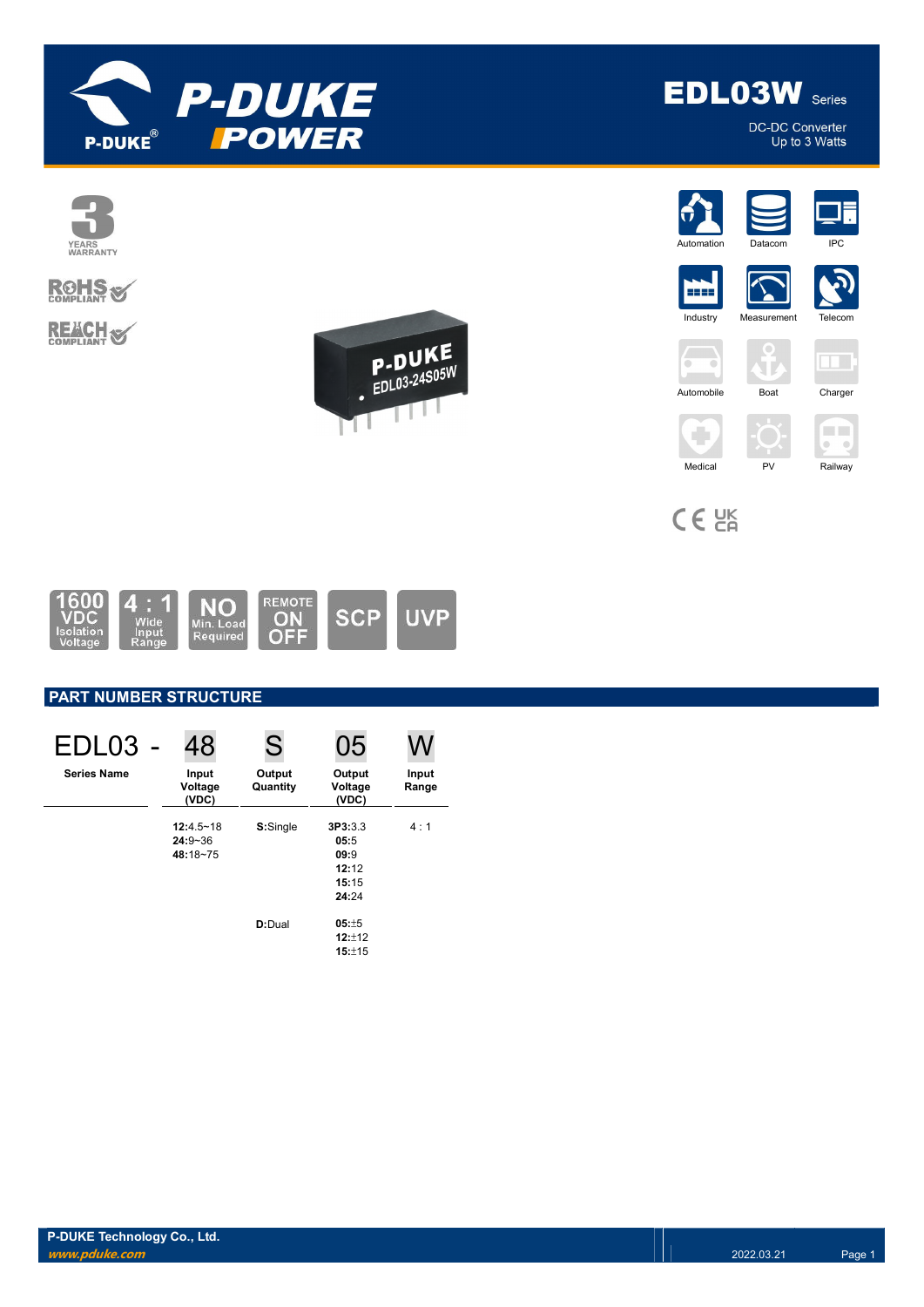



### TECHNICAL SPECIFICATION All specifications are typical at nominal input, full load and 25℃ unless otherwise noted

| Model<br><b>Number</b> | Input Range   | <b>Output Voltage</b> | <b>Output Current</b><br>@ Full Load | <b>Input Current</b><br>@ No Load | Efficiency | Maximum<br><b>Capacitor Load</b> |
|------------------------|---------------|-----------------------|--------------------------------------|-----------------------------------|------------|----------------------------------|
|                        | <b>VDC</b>    | <b>VDC</b>            | mA                                   | mA                                | %          | μF.                              |
| EDL03-12S3P3W          | $4.5 \sim 18$ | 3.3                   | 700                                  | 35                                | 75         | 4400                             |
| EDL03-12S05W           | $4.5 \sim 18$ | 5                     | 600                                  | 40                                | 79         | 2200                             |
| EDL03-12S09W           | $4.5 \sim 18$ | 9                     | 333                                  | 40                                | 81         | 1300                             |
| EDL03-12S12W           | $4.5 \sim 18$ | 12                    | 250                                  | 40                                | 82         | 1000                             |
| EDL03-12S15W           | $4.5 \sim 18$ | 15                    | 200                                  | 40                                | 83         | 820                              |
| EDL03-12S24W           | $4.5 \sim 18$ | 24                    | 125                                  | 40                                | 82         | 470                              |
| EDL03-12D05W           | $4.5 \sim 18$ | ±5                    | ±300                                 | 40                                | 80         | ±1200                            |
| EDL03-12D12W           | $4.5 \sim 18$ | ±12                   | ±125                                 | 40                                | 82         | ±520                             |
| EDL03-12D15W           | $4.5 - 18$    | ±15                   | ±100                                 | 50                                | 81         | ±440                             |
| EDL03-24S3P3W          | $9 - 36$      | 3.3                   | 700                                  | 20                                | 76         | 4400                             |
| EDL03-24S05W           | $9 - 36$      | 5                     | 600                                  | 20                                | 80         | 2200                             |
| EDL03-24S09W           | $9 - 36$      | 9                     | 333                                  | 20                                | 81         | 1300                             |
| EDL03-24S12W           | $9 - 36$      | 12                    | 250                                  | 25                                | 83         | 1000                             |
| EDL03-24S15W           | $9 - 36$      | 15                    | 200                                  | 25                                | 83         | 820                              |
| EDL03-24S24W           | $9 - 36$      | 24                    | 125                                  | 25                                | 81         | 470                              |
| EDL03-24D05W           | $9 - 36$      | ±5                    | ±300                                 | 20                                | 79         | ±1200                            |
| EDL03-24D12W           | $9 - 36$      | ±12                   | ±125                                 | 25                                | 81         | ±520                             |
| EDL03-24D15W           | $9 - 36$      | ±15                   | ±100                                 | 25                                | 81         | ±440                             |
| EDL03-48S3P3W          | $18 - 75$     | 3.3                   | 700                                  | 13                                | 74         | 4400                             |
| EDL03-48S05W           | $18 - 75$     | 5                     | 600                                  | 13                                | 80         | 2200                             |
| EDL03-48S09W           | $18 \sim 75$  | 9                     | 333                                  | 13                                | 81         | 1300                             |
| EDL03-48S12W           | $18 - 75$     | 12                    | 250                                  | 13                                | 82         | 1000                             |
| EDL03-48S15W           | $18 - 75$     | 15                    | 200                                  | 13                                | 83         | 820                              |
| EDL03-48S24W           | $18 - 75$     | 24                    | 125                                  | 13                                | 82         | 470                              |
| EDL03-48D05W           | $18 - 75$     | ±5                    | ±300                                 | 13                                | 80         | ±1200                            |
| EDL03-48D12W           | $18 \sim 75$  | ±12                   | ±125                                 | 13                                | 82         | ±520                             |
| EDL03-48D15W           | $18 - 75$     | ±15                   | ±100                                 | 13                                | 82         | ±440                             |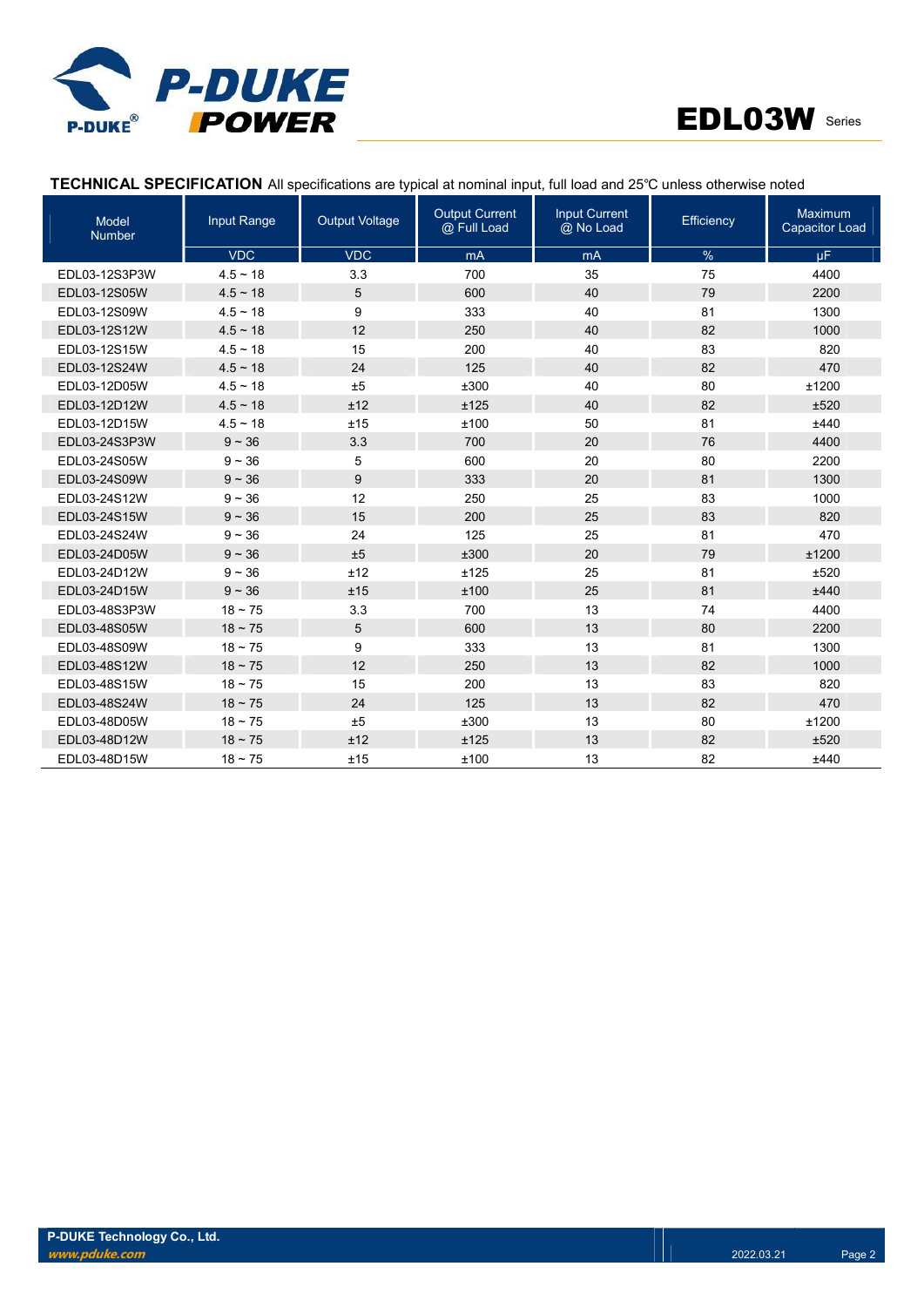

| <b>INPUT SPECIFICATIONS</b>   |                                                 |                            |                |      |                        |            |
|-------------------------------|-------------------------------------------------|----------------------------|----------------|------|------------------------|------------|
| <b>Parameter</b>              |                                                 | <b>Conditions</b>          | Min.           | Typ. | Max.                   | Unit       |
| Operating input voltage range |                                                 | 12Vin(nom)                 | 4.5            | 12   | 18                     |            |
|                               |                                                 | 24Vin(nom)                 | 9              | 24   | 36                     | <b>VDC</b> |
|                               |                                                 | 48Vin(nom)                 | 18             | 48   | 75                     |            |
| Start up voltage              |                                                 | 12Vin(nom)                 |                |      | 4.5                    |            |
|                               |                                                 | 24Vin(nom)                 |                |      | 9                      | <b>VDC</b> |
|                               |                                                 | 48Vin(nom)                 |                |      | 18                     |            |
| Shutdown voltage              |                                                 | 12Vin(nom)                 | 2              | 3    | 4                      |            |
|                               |                                                 | 24Vin(nom)                 | 6              |      | 8                      | <b>VDC</b> |
|                               |                                                 | 48Vin(nom)                 | 13             | 15   | 17                     |            |
| Start up time                 | Constant resistive load                         | Power up                   |                | 10   | 20                     | ms         |
|                               |                                                 | Remote ON/OFF              |                | 10   | 20                     |            |
| Input surge voltage           | 1 second, max.                                  | 12Vin(nom)                 |                |      | 25                     |            |
|                               |                                                 | 24Vin(nom)                 |                |      | 50                     | <b>VDC</b> |
|                               |                                                 | 48Vin(nom)                 |                |      | 100                    |            |
| Input filter                  |                                                 |                            |                |      | Capacitor type         |            |
| Remote ON/OFF                 |                                                 | DC-DC ON                   |                |      | Open or high impedance |            |
|                               | Ctrl pin applied current via $1k\Omega$         | DC-DC OFF                  | $\overline{2}$ | 3    | 4                      | mA         |
|                               |                                                 | Remote off input current   |                | 2.5  |                        | mA         |
|                               |                                                 |                            |                |      |                        |            |
|                               | Application circuit                             |                            |                |      |                        |            |
|                               | DC-DC ON                                        | DC-DC OFF                  |                |      |                        |            |
|                               | $+V$ in                                         | $+V$ in                    |                |      |                        |            |
|                               | 1 $k\Omega$<br>Ctrl<br>-ww-<br>3 <sub>m</sub> A | $1k\Omega$<br>Ctrl         |                |      |                        |            |
|                               | DC/DC<br>CURRENT (1)                            | 3mA<br>DC/DC<br>CURRENT(1) |                |      |                        |            |
|                               | SOURCE<br>-Vin                                  | <b>SOURCE</b><br>-Vin      |                |      |                        |            |
|                               |                                                 |                            |                |      |                        |            |

| OUTPUT SPECIFICATIONS            |                                    |                   |         |      |                                 |                    |
|----------------------------------|------------------------------------|-------------------|---------|------|---------------------------------|--------------------|
| <b>Parameter</b>                 |                                    | <b>Conditions</b> | Min.    | Typ. | Max.                            | Unit               |
| Voltage accuracy                 |                                    |                   | $-1.0$  |      | $+1.0$                          | $\%$               |
| Line regulation                  | Low Line to High Line at Full Load |                   | $-0.2$  |      | $+0.2$                          | $\%$               |
| Load regulation                  | No Load to Full Load               | Single            | $-1.0$  |      | $+1.0$                          |                    |
|                                  |                                    | Dual              | $-1.0$  |      | $+1.0$                          | $\%$               |
|                                  | 10% Load to 90% Load               | Single            | $-0.5$  |      | $+0.5$                          |                    |
|                                  |                                    | Dual              | $-0.8$  |      | $+0.8$                          |                    |
| Cross regulation                 | Asymmetrical load 25%/100% FL      | Dual              | $-5.0$  |      | $+5.0$                          | $\%$               |
| Ripple and noise                 | Measured by 20MHz bandwidth        |                   |         | 75   |                                 | mVp-p              |
| Temperature coefficient          |                                    |                   | $-0.02$ |      | $+0.02$                         | $%$ / $^{\circ}$ C |
| Transient response recovery time | 25% load step change               |                   |         | 500  |                                 | $\mu s$            |
| Over current protection          |                                    |                   | 130     | 170  | 230                             | $\%$               |
| Short circuit protection         |                                    |                   |         |      | Continuous, automatics recovery |                    |

| <b>GENERAL SPECIFICATIONS</b> |                             |      |      |                              |                     |  |
|-------------------------------|-----------------------------|------|------|------------------------------|---------------------|--|
| <b>Parameter</b>              | <b>Conditions</b>           | Min. | Typ. | Max.                         | <b>Unit</b>         |  |
| Isolation voltage             | 1 minute<br>Input to Output | 1600 |      |                              | <b>VDC</b>          |  |
| Isolation resistance          | 500VDC                      |      |      |                              | $G\Omega$           |  |
| Isolation capacitance         |                             |      |      | 50                           | pF                  |  |
| Switching frequency           | Full load to minimum load   | 100  |      |                              | kHz                 |  |
| Safety meets                  |                             |      |      | IEC/ EN/ UL 62368-1          |                     |  |
| Case material                 |                             |      |      | Non-conductive black plastic |                     |  |
| Potting material              |                             |      |      | Silicone (UL94 V-0)          |                     |  |
| Weight                        |                             |      |      |                              | 4.5g(0.16oz)        |  |
| <b>MTBF</b>                   | MIL-HDBK-217F               |      |      |                              | 5.124 x 10 $^6$ hrs |  |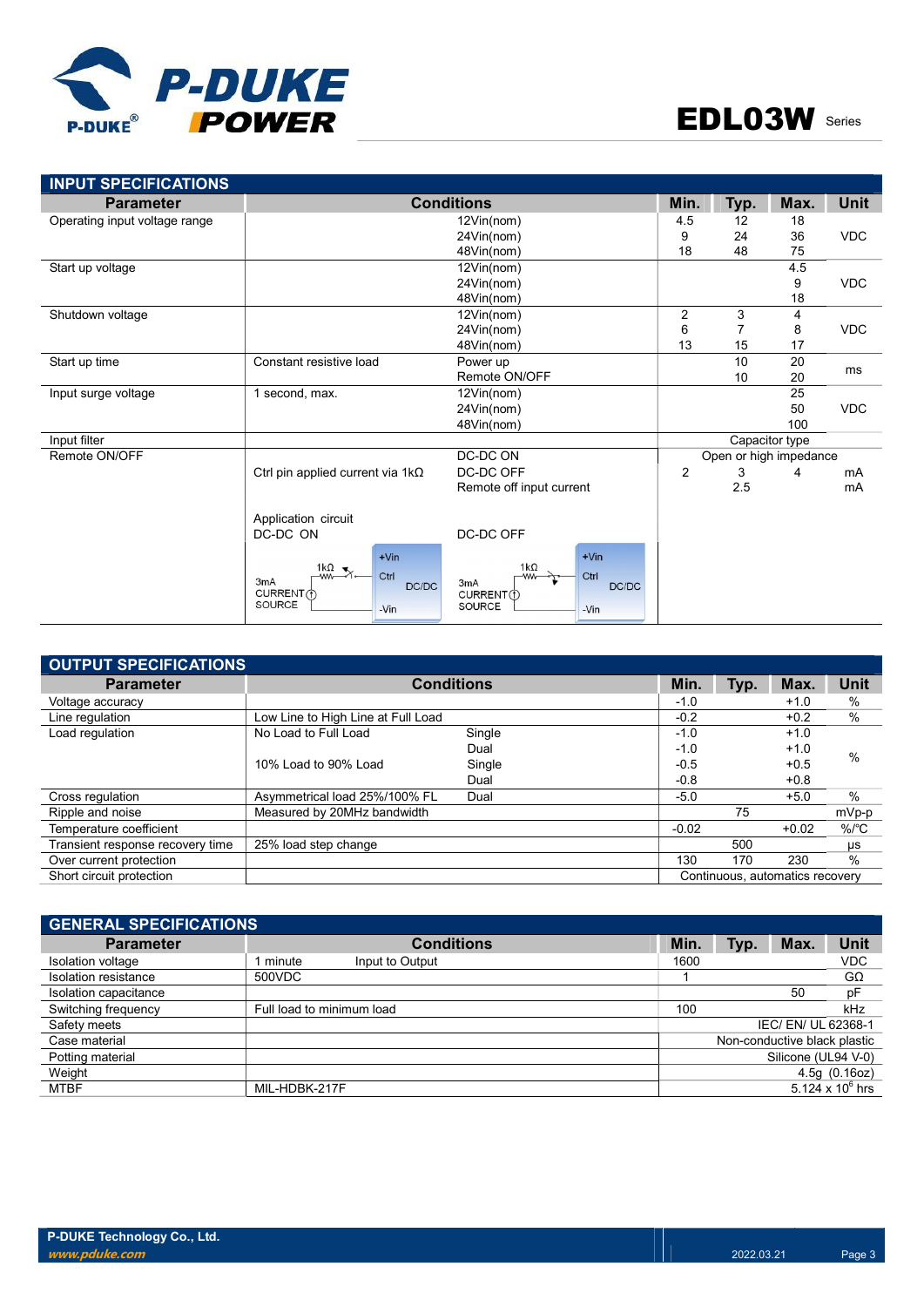

| <b>ENVIRONMENTAL SPECIFICATIONS</b> |       |      |        |              |  |  |
|-------------------------------------|-------|------|--------|--------------|--|--|
| <b>Conditions</b>                   | Min.  | Typ. | Max.   | Unit         |  |  |
| With derating                       | -40   |      | $+105$ | °C           |  |  |
|                                     |       |      | 105    | °C           |  |  |
|                                     | $-55$ |      | $+125$ | °C           |  |  |
|                                     |       |      |        | MIL-STD-810F |  |  |
|                                     |       |      |        | MIL-STD-810F |  |  |
|                                     |       |      |        | 5% to 95% RH |  |  |
|                                     |       |      |        |              |  |  |

| <b>EMC SPECIFICATIONS</b>                                                                                   |             |                                          |                         |
|-------------------------------------------------------------------------------------------------------------|-------------|------------------------------------------|-------------------------|
| <b>Parameter</b>                                                                                            |             | <b>Conditions</b>                        | Level                   |
| EMI                                                                                                         | EN55032     | With external components                 | Class A $\cdot$ Class B |
| <b>EMS</b>                                                                                                  | EN55024     |                                          |                         |
| <b>ESD</b>                                                                                                  | EN61000-4-2 | Air ± 8kV and Contact ± 6kV              | Perf. Criteria A        |
| Radiated immunity                                                                                           | EN61000-4-3 | 10 V/m                                   | Perf. Criteria A        |
| <b>Fast transient</b>                                                                                       | EN61000-4-4 | ±2kV                                     | Perf. Criteria A        |
|                                                                                                             |             | With an external input filter capacitor  |                         |
|                                                                                                             |             | (Nippon Chemi-con KY series, 220uF/100V) |                         |
| Surge                                                                                                       | EN61000-4-5 | ±1kV                                     | Perf. Criteria A        |
|                                                                                                             |             | With an external input filter capacitor  |                         |
|                                                                                                             |             | (Nippon Chemi-con KY series, 220µF/100V) |                         |
| Conducted immunity                                                                                          | EN61000-4-6 | $10 \text{ Vr}$ m.s.                     | Perf. Criteria A        |
| Power frequency magnetic field                                                                              | EN61000-4-8 | 100A/m continuous: 1000A/m 1 second      | Perf. Criteria A        |
| AALITIAN: This company date is a still and the face of Address of the Constantine description of the second |             |                                          |                         |

CAUTION: This power module is not internally fused. An input line fuse must always be used.

## CHARACTERISTIC CURVE





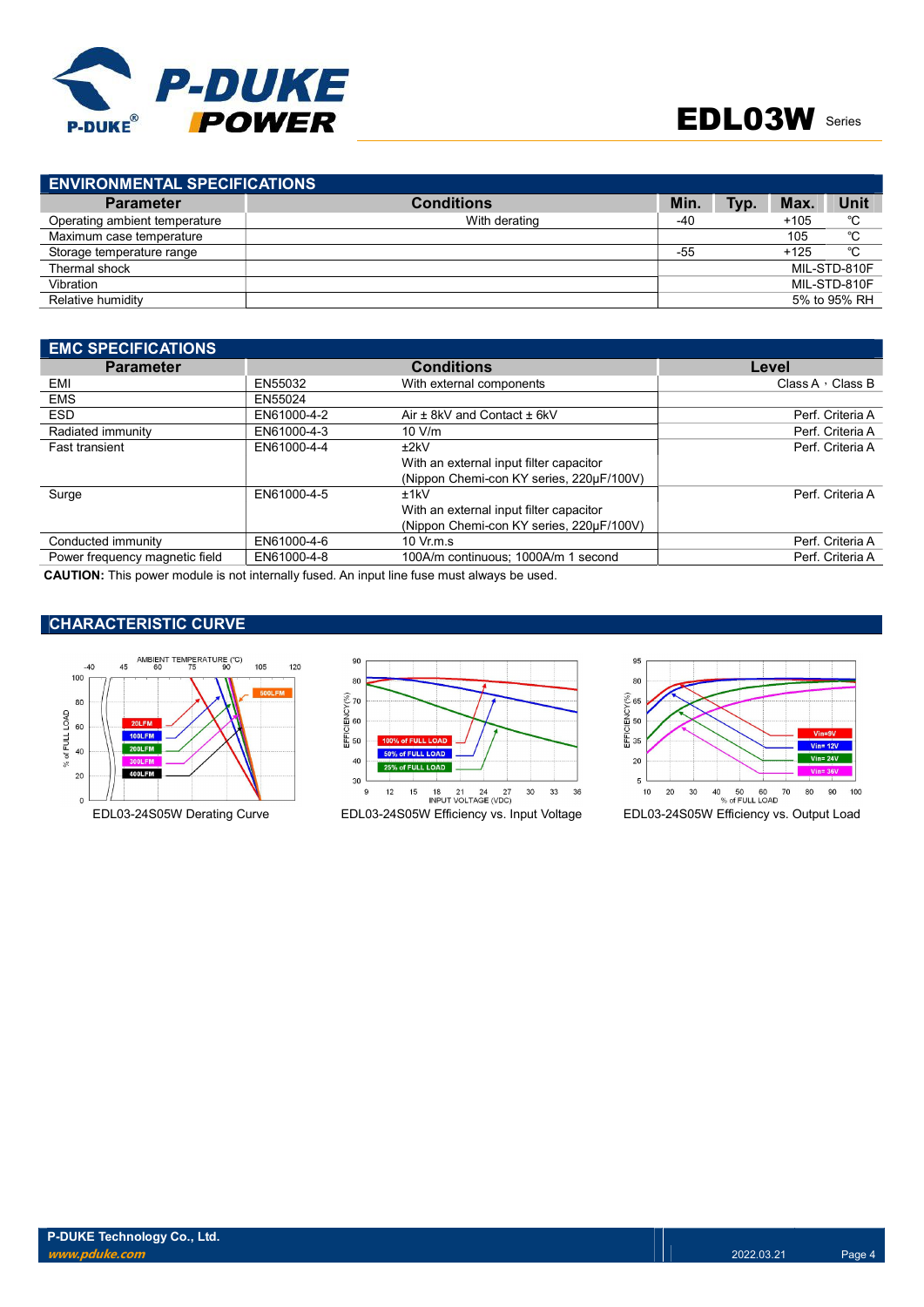

## FUSE CONSIDERATION

This power module is not internally fused. An input line fuse must always be used.

This encapsulated power module can be used in a wide variety of applications, ranging from simple stand-alone operation to an integrated part of sophisticated power architecture.

To maximum flexibility, internal fusing is not included; however, to achieve maximum safety and system protection, always use an input line fuse. The input line fuse suggest as below:

| Model                           | <b>Fuse Rating</b><br>'A) | <b>Fuse Type</b> |
|---------------------------------|---------------------------|------------------|
| $EDL03-12S$ $W \cdot EDL03-12D$ | 1.6                       | Slow-Blow        |
| $EDL03-24S$<br>⊺W ⋅ EDL03-24D୮  | 0.8                       | Slow-Blow        |
| ™ · EDL03-48DΓ<br>$EDL03-48S$   | 0.5                       | Slow-Blow        |

The table based on the information provided in this data sheet on inrush energy and maximum DC input current at low Vin.

### MECHANICAL DRAWING





#### PIN CONNECTION

| <b>PIN</b> | <b>SINGLE</b> | <b>DUAL</b> |
|------------|---------------|-------------|
|            | -Vin          | -Vin        |
| 2          | $+V$ in       | $+V$ in     |
| 3          | Ctrl          | Ctrl        |
| 5          | <b>NC</b>     | <b>NC</b>   |
| 6          | $+$ Vout      | $+$ Vout    |
|            | -Vout         | Common      |
| 8          | NC.           | -Vout       |

1. All dimensions in inch [mm] 2. Tolerance :x.xx±0.02 [x.x±0.5]

x.xxx±0.01 [x.xx±0.25]

3. Pin dimension tolerance ±0.004 [0.1]

BOTTOM VIEW

### RECOMMENDED PAD LAYOUT



All dimensions in inch(mm) Pad size(lead free recommended) Through hole 1.2.3.5.6.7.8: Φ0.031[0.80] Top view pad 1.2.3.5.6.7.8: Φ0.039[1.00] Bottom view pad 1.2.3.5.6.7.8: Φ0.063[1.60]